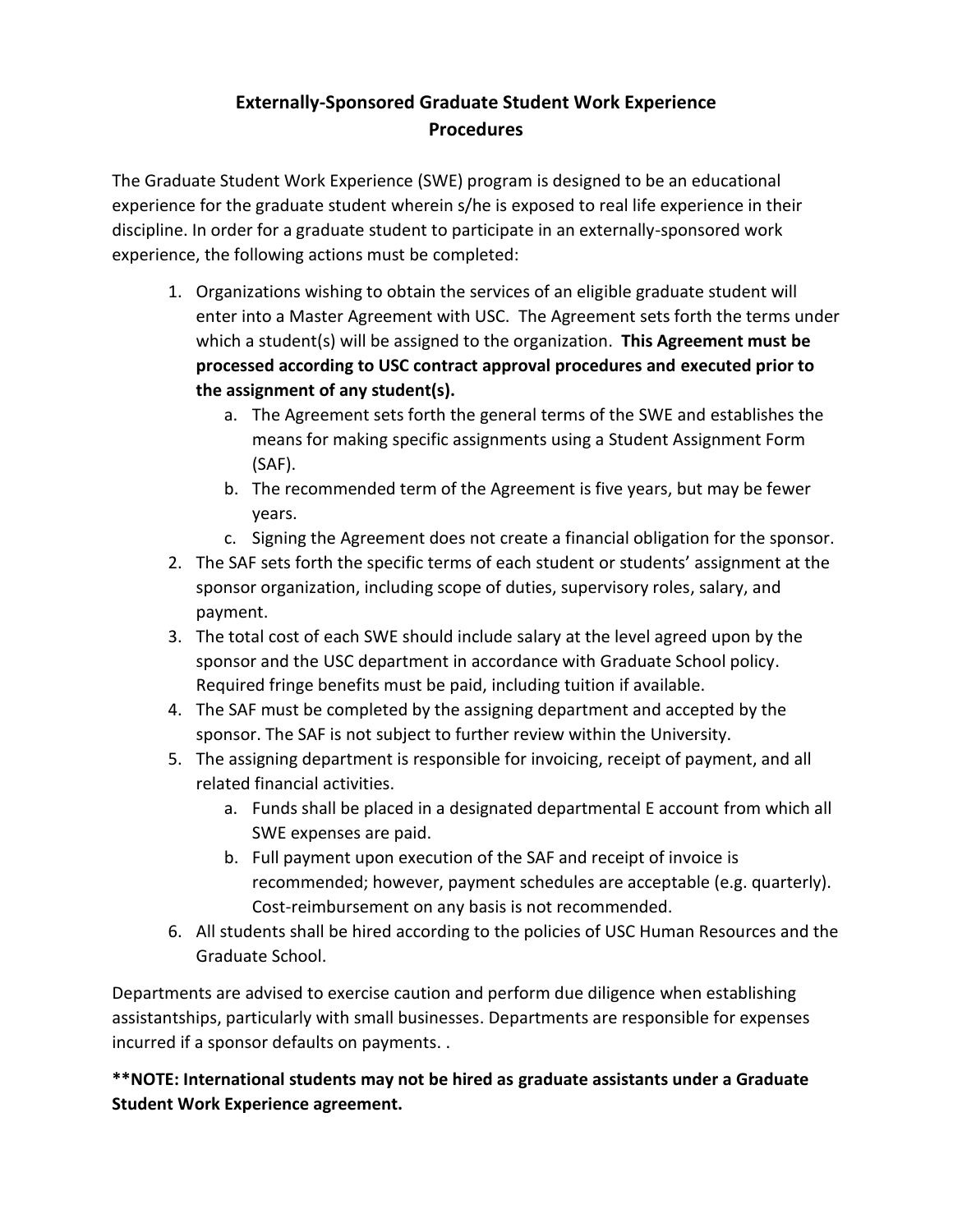#### **GRADUATE STUDENT WORK EXPERIENCE AGREEMENT**

#### **BETWEEN**

#### **UNIVERSITY of SOUTH CAROLINA**

**AND**

### Sponsor Name

This Agreement is made by and between the University of South Carolina**,** a state institution of higher education of the state of South Carolina located at Columbia, SC 29208 (hereinafter referred to as , (hereinafter referred to as "USC") and Sponsor Name

"SPONSOR") located at

Sponsor Location

WHEREAS, the SPONSOR agrees to accept the services of graduate students from USC in connection with a work experience provided by the SPONSOR. And,

WHEREAS, USC College or Department **Exercise 20 and College 20 and College 20** has qualified professional graduate students who are qualified to fulfill the needs of SPONSOR. It is agreed that the SPONSOR will provide a work experience for selected graduate student(s) in accordance with the following conditions:

- 1. TERMS:
	- a. The term of this agreement shall be continuous through Suggested Five-Year Term or until written notice of termination is issued, whichever occurs first.
	- b. The student will be advised by a faculty member of USC and supervised by a qualified employee of SPONSOR.
	- c. Sponsor will provide supervision and instruction that help assigned students acquire skills and knowledge related to their field of study. The students are not employees of Sponsor and Sponsor will not provide any employment benefits to the students. USC has liability insurance which is applicable to its students while participating in this work experience program.
	- d. In the event that any work experience covered under this Agreement cannot be completed for whatever reason, and early termination is agreed upon, USC shall reimburse Sponsor for any portion of the work experience program that is not completed (i.e. a pro-rated amount of the full payment.). All unfinished reports and incomplete documents will remain with or be returned to Sponsor. The Sponsor Supervisor shall report immediately to the USC Faculty Advisor if at any time the student(s) is not performing in accordance with the terms of this agreement. Unless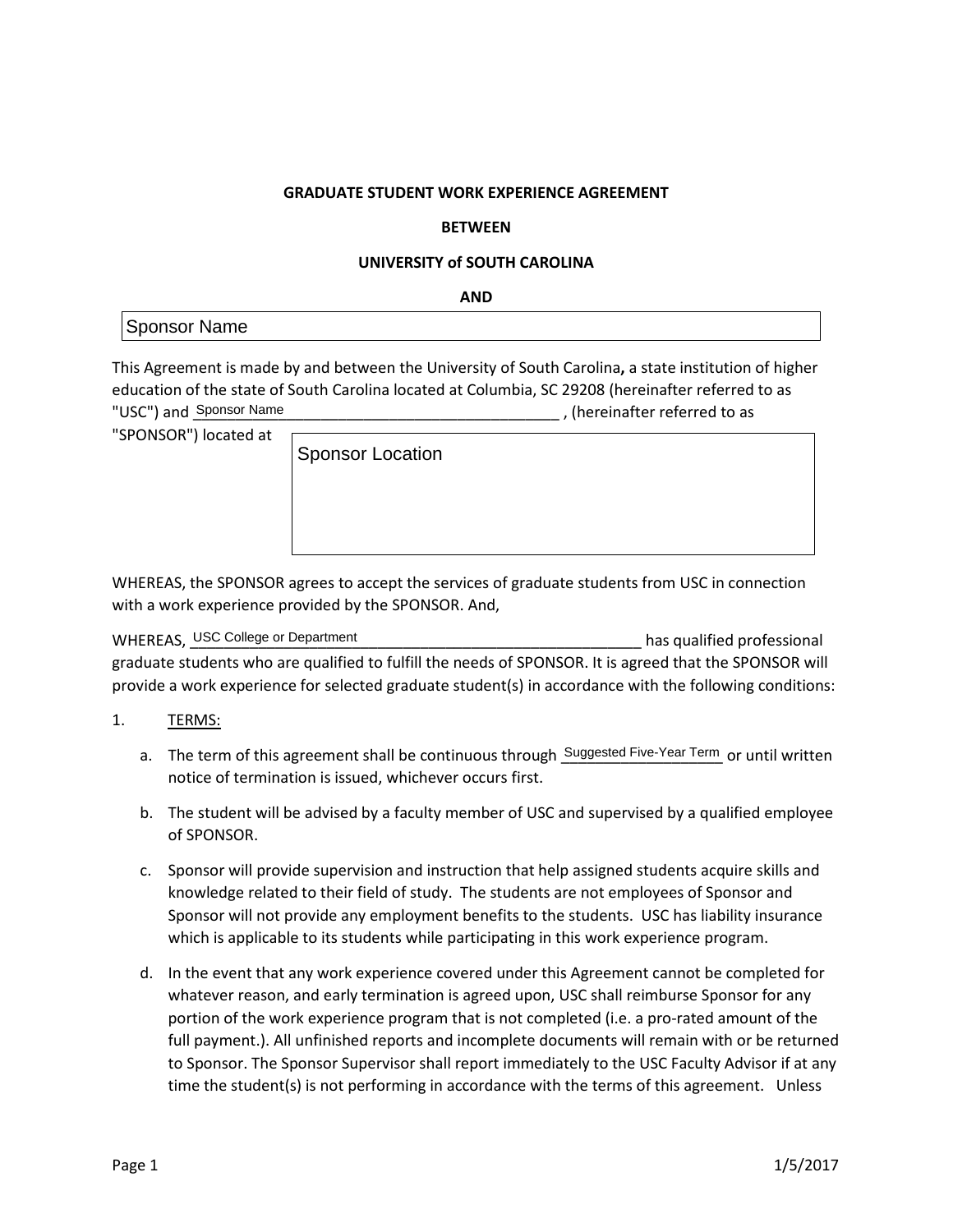specified in the individual Student Assignment Form (SAF), the Sponsor understands that the student(s) is not expected to work on official USC holidays and during exam times.

- e. Any changes to this agreement must be in writing and signed by authorized representatives of Sponsor and USC.
- f. When applicable, the student(s) will abide by Sponsor's policy of confidentiality and all information given or made available to the student(s) will be held in confidence. Any information provided to the student(s) which is to be treated as confidential should be clearly marked or orally conveyed as such.
- g. This agreement may be terminated by either party by giving written notice at least 30 days prior to the effective date of termination.
- h. The person signing this agreement on behalf of the Sponsor warrants that he or she is authorized to negotiate contracts and to bind his or her principal to this agreement.
- i. A separate Student Assignment Form (SAF) will be provided for each student and included as an addendum to this agreement. The SAF document will identify the student, the USC faculty advisor, dates of students' engagement, associated costs, and a brief description of the student's work experience program under this agreement.
- j. The employment of any international student(s) pursuant to this agreement must comply with all applicable requirements. Such students normally are hired under a formal research agreement.

### 2. PAYMENT:

The Sponsor will pay USC for work performed under this agreement the amount specified in the SAF (Attachment A.) .

## 3. COMPLIANCE:

Both parties agree to comply with all applicable laws, regulations and rules in effect and force. The parties agree not to discriminate with regard to race, creed, color, marital or veteran status, sexual orientation, sex, age, pregnancy, disability, religion, citizenship status, or genetics. This agreement is not intended and shall not be construed to create the relationship of agent, servant, employee, partnership, or joint venture between USC and Sponsor.

### 4. AMENDMENT

This Agreement shall be amended only by the written agreement of both parties.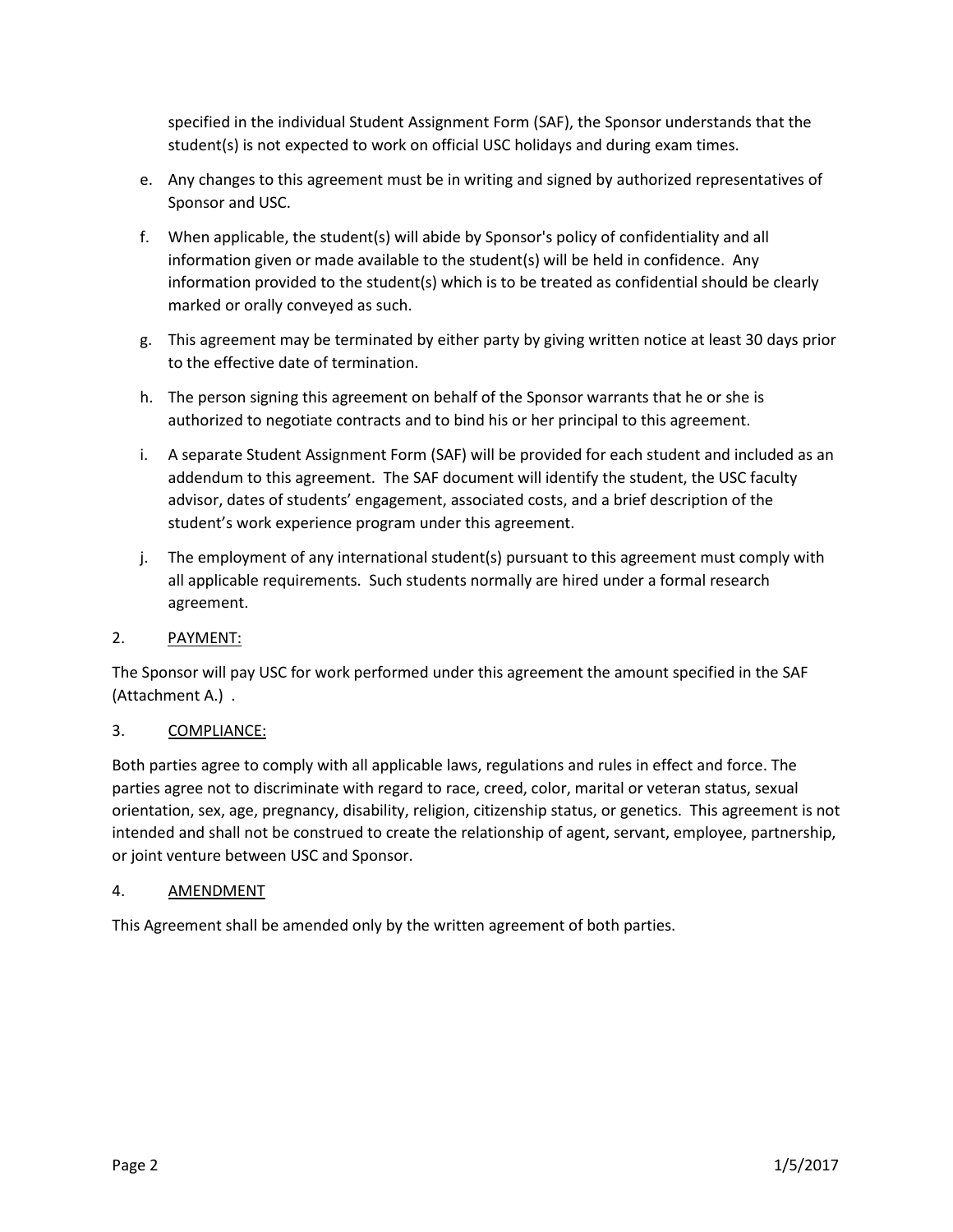### 5. GOVERNING LAW

This agreement shall be governed by South Carolina law and enforceable only in the courts of applicable jurisdiction located in Richland County, South Carolina

IN WITNESS THEREOF, the parties have executed this contract as of the date of the signature of the USC authorized institutional representative.

University of South Carolina \_\_\_\_\_\_\_\_\_\_\_\_\_\_\_\_\_

Sponsor Name

Date **Date** Date **Date** Date **Date**